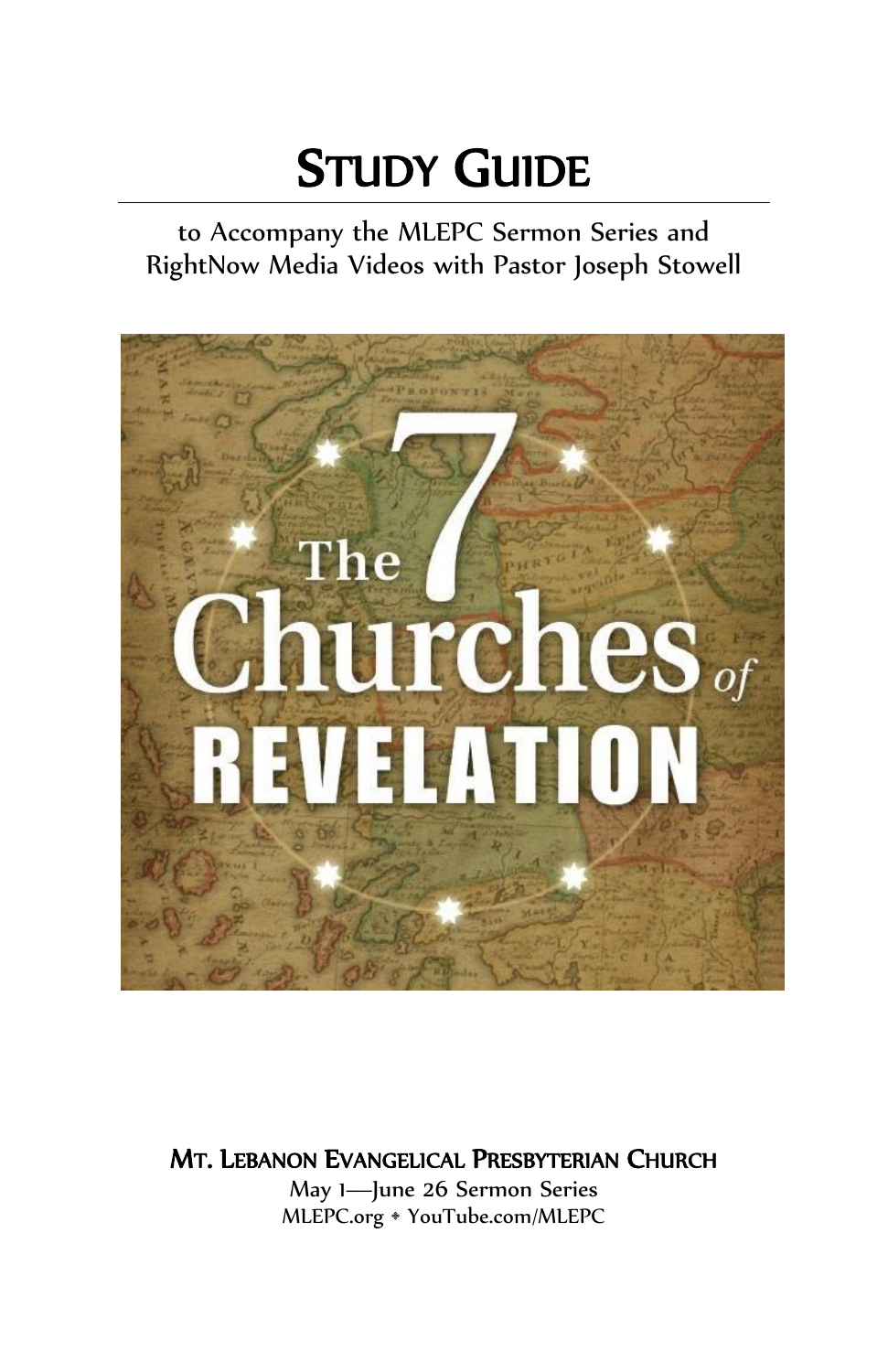### April 24, 2022

Greetings in the name of our Lord Jesus Christ!

Welcome to our Sermon Series for May 1—June 26, 2022. Whether you are studying with a small group or on your own, we invite you to watch the videos available at [https://app.rightnowmedia.org/en/content/details/1158.](https://app.rightnowmedia.org/en/content/details/1158) If you have not set up a RightNow Media account yet, it is free to do so, and instructions are available here: [https://mlepc.org/rightnow-media/.](https://mlepc.org/rightnow-media/)

Let's join together and consider the words the Lord has for our church today through these ancient letters to the Seven Churches in Revelation.

Blessings, Pastor Carolyn cpoteet@mlepc.org

| Sunday        | Scripture    | Video                                          |
|---------------|--------------|------------------------------------------------|
| May 1         | Rev. 1       | #1: The Conquering King                        |
| May 8         | Rev. 2:1-7   | #2: The Church that's Left Its<br>First Love   |
| May 15        | Rev. 2:8-11  | #3: The Church about to be Tested              |
| May 22        | Youth Sunday |                                                |
| <b>May 29</b> | Rev. 2:12-17 | #4: The Church that Compromised                |
| June 5        | Rev. 2:18-29 | #5: The Dead Church                            |
| June 12       | Rev. 3:1-6   | #6: Part 1: The Promiscuous Church             |
| June 19       | Rev. 3:7-13  | #6: Part 2: The Church before the<br>Open Door |
| June 26       | Rev. 3:14-22 | #7: The Lukewarm Church                        |

## Sermon Schedule

All photos by Bob Jamison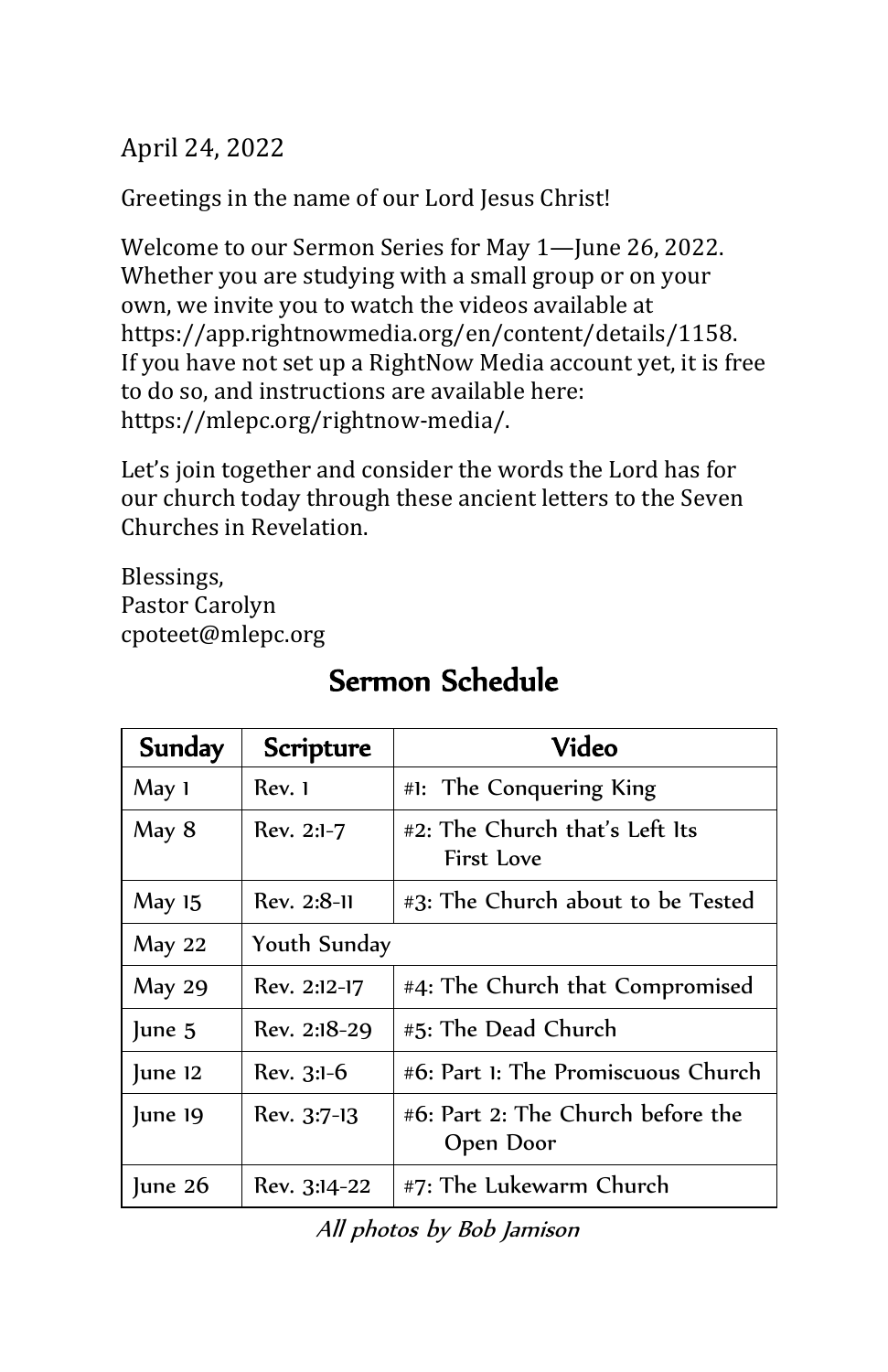## INTRODUCTION TO THE LETTERS TO THE SEVEN CHURCHES IN REVELATION

When we hear "The Book of Revelation," we are often struck with fear and trepidation. The thought is that the text of this biblical book is too lofty, too confusing, or simply too terrifying to study. But that couldn't be further from the truth. The Book of Revelation is not designed to instill fear into the hearts and minds of the followers of Christ, but instead, it is to be an encouragement to readers living in troubled times.

#### Who, What, Where, When, and How

With the right tools, we can untangle some of the complicated teachings of Revelation. We need to think about the original context of the book—the who, what, when, and where of the book, as well as its genre—how was it written or in what style.

**Context:** Inspired by the Holy Spirit, the Apostle John, the "Beloved Disciple," wrote Revelation toward the end of his life. He wrote from the island of Patmos, a Greek territory where he was exiled under the anti-Christian persecution of Domitian, the Roman Emperor from 81-96 AD. The original audience was also being persecuted as he was. As we will discuss below, the specific churches addressed in Revelation 2-3 were in Asia Minor, in what is now Turkey. John wrote four other books, the Gospel of John and the three Epistles of John, but Revelation is in a very different style.

**Genre:** The Bible contains many different genres, including history books like 1&2 Kings, poetry like the Psalms, biographies like the Gospels, and letters like Philippians. The Book of Revelation fits a genre known as **"propheticapocalyptic"**—in fact, the book is often referred to as John's Apocalypse. **Prophetic literature** in the Bible is designed to reveal the heart and purpose of God through visions, metaphors, and direct messages. **Apocalyptic literature** is also revelatory, but with a bent toward the things that will occur during the "Last Days" (the 50₵ word for that is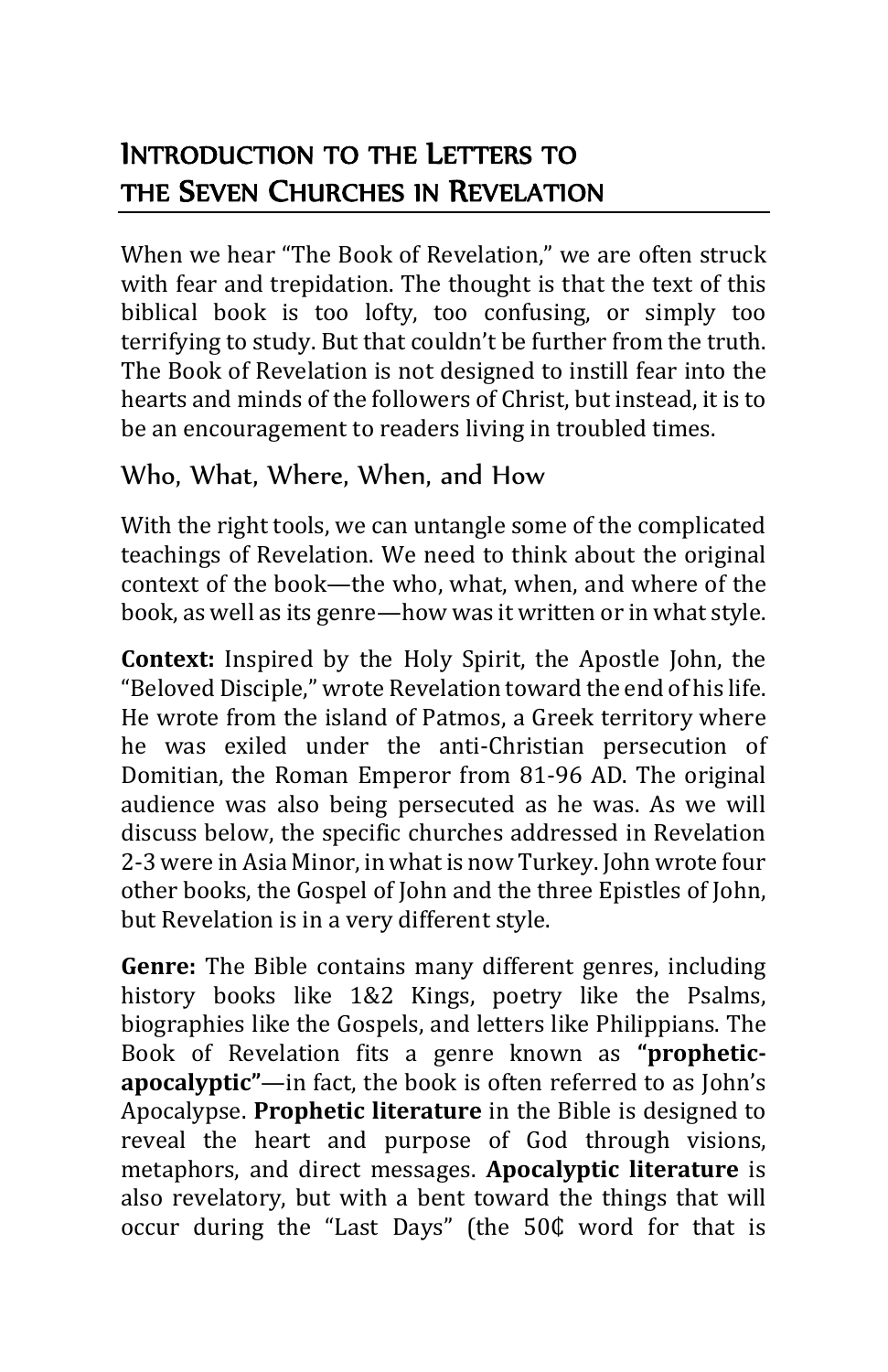*eschatological*). Instead of instilling fear in its faithful readers, it is designed for discipleship, growth, hope, warning, discipline, and to encourage faithfulness and allegiance to Christ in all circumstances, even hard ones.

John uses visions and direct messages from the Lord to instruct Christians how to believe, think, and act in light of the persecution they face. That persecution could come from the Babylon of old, the Roman Empire of John's present, or any future political, military, economic, or spiritual system that might make a claim to dominion, power, or influence basically anything other than God.

John wants his readers to know that it is God who is in charge, and God alone. Those who are in Christ need not fear—they need only to "hold fast." All other powers on earth are simply making a pretense to power, whereas Jesus Christ is "King of Kings and Lord of Lords."

The Book of Revelation does this in a manner which ties the past into the present and indeed what will happen in the future. Revelation calls us to be watchful interpreters of its message, but it likewise resists human attempts to figure it out once and for all. We need to be cautious of trying to use a oneto-one correspondence between visions and events or trying to prophetically "totalize" its message, as if humans can have the same forethought and knowledge that God does. We are called to prayerfully listen, watch, and with disciplined discernment, apply the message of Revelation to our present moment, as individuals, as a church, and as members of the body of Christ around the world.

The Book of Revelation has a very wide breadth, treating topics as diverse as aligned vs. wayward churches, heretical vs. truthful beliefs, issues facing people in Asia Minor and under Roman "rule," beasts—whether of the land or sea which represent terrible historical leaders such as Nero as well as future figures, the role of the antichrist, or any other entity which has sought or will seek to persecute both Jews and Christians, the role of Jews and Christians in salvation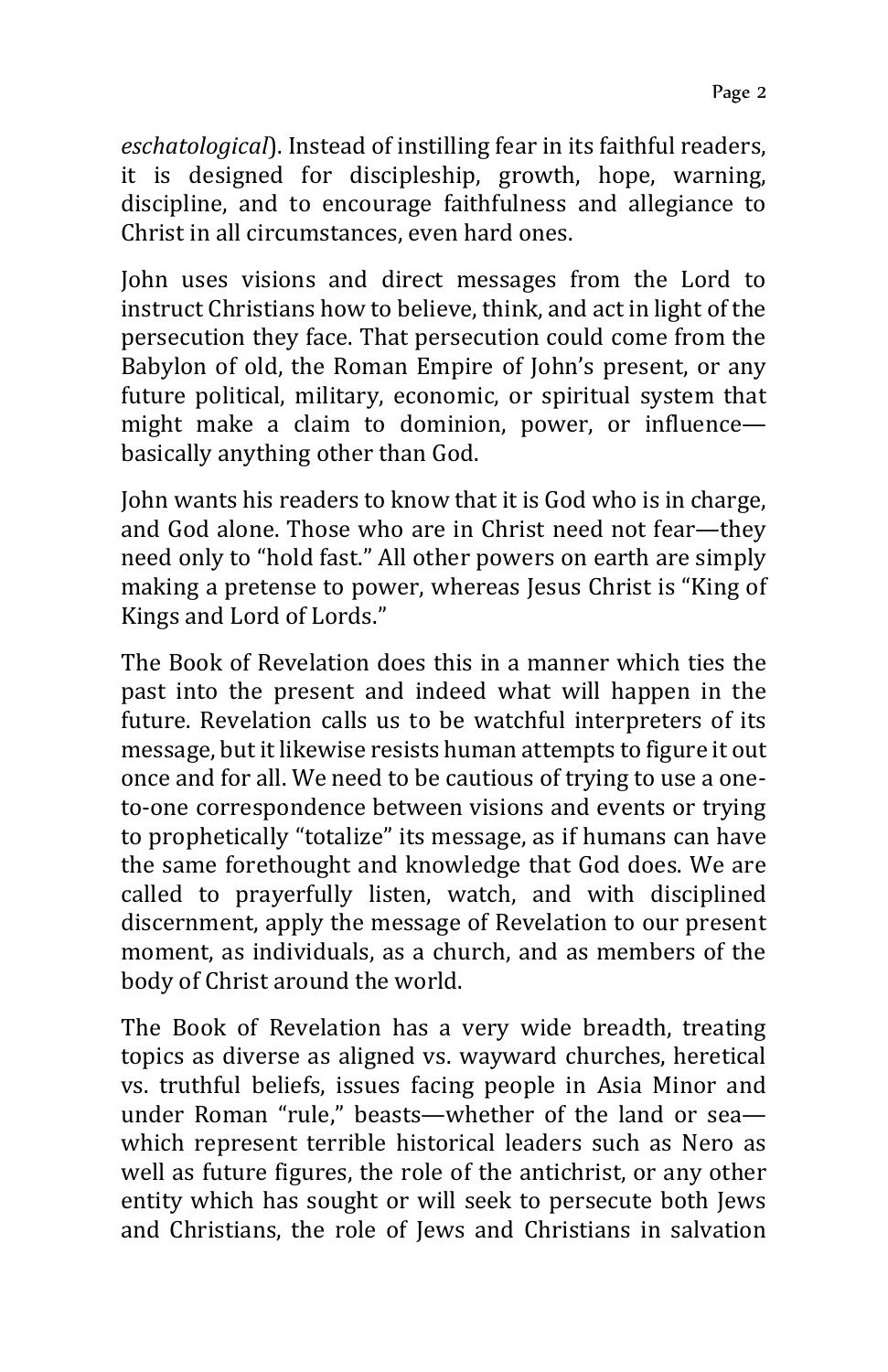history, the final judgement, the freedom experienced by those who belong to Christ, a description of the New Heavens and New Earth, eschatological timelines, and most importantly, the purpose, role, and beauty of worship, and the object of Christian worship, namely, Jesus Christ, the Lamb who was slain to purchase the souls of human beings.

The Book of Revelation ultimately exists to bring glory to the Triune God, with an emphasis on the claim that Jesus Christ is Lord and Savior, and that those who are His are called to remain steadfast until the end, whether that end is the end of our earthly lives, or the return of our Risen Savior.

#### The Letters to the Churches

For our sermon-related study this Spring, we will be taking a closer look at a very specific part of the Book of Revelation



Ancient Smyrna

known as the *Lettersto the Seven Churches of Asia Minor.* These churches sat on trade routes that were central to Asia Minor (modern day Turkey), and the hub of culture, commerce, political power, and military significance at the time of John the Apostle.

These seven churches were so central to the Christian churches in the Roman empire that if a message was given to them, it would then be shared with churches throughout the known Christian world at that time. So, the message to the seven churches was a message for every church, both at the time of John, and now. Ultimately, the message of Revelation was distributed to the entire Christian and non-Christian world, as it was and remains a book within God's eternal and revealed Word.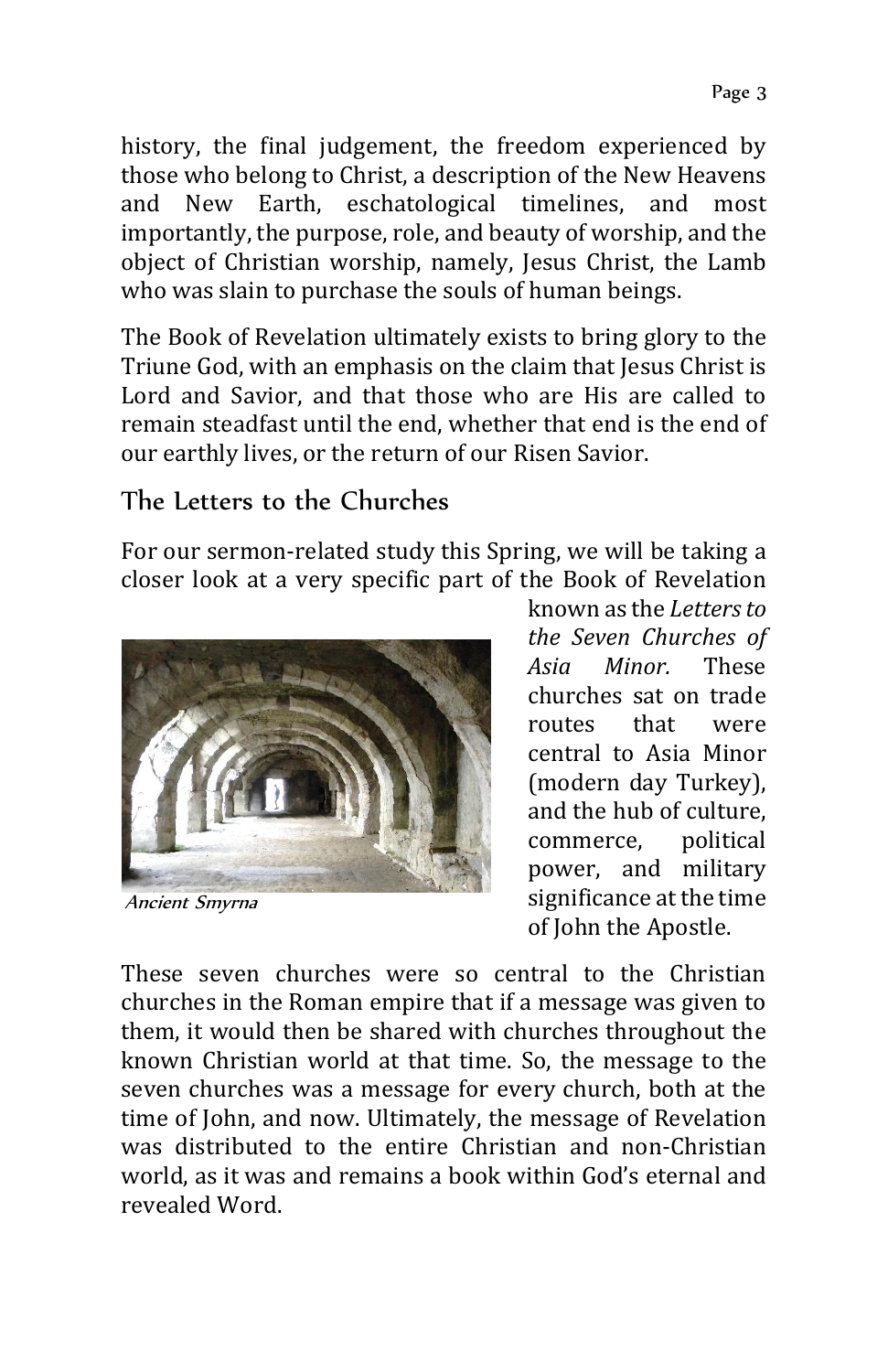The letters were and are a direct message from the Risen Lord Jesus Christ to churches in these areas: Ephesus, Smyrna, Pergamum, Thyatira, Sardis, Philadelphia, and Laodicea. God, by inspiring John to write, gives messages to these churches that are both just and necessary. Both the strengths and the weaknesses of the churches are mentioned, and the intent appears to be both encouragement and warning.

And that is what Christian communities today need. God loves us deeply and wants us to know and understand the truth in Jesus Christ his Son.

In a basic sense, what were the strengths and weaknesses of these seven churches?

- **Ephesus** abandoned its love for Christ and his teachings (Rev. 2:1-7).
- **Pergamum** compromised its beliefs, and therefore its soul (Rev. 2:12-17).
- **Thyatira** was the church that followed false prophets (Rev. 2:18-29).
- **Sardis** was spiritually dead (Rev. 3:1-6).
- **Philadelphia**, the one fully faithful church, patiently endured persecution and tribulation (Rev. 3:7-13).
- **Laodicea** simply had a lukewarm faith (Rev. 3:14-22).

Most of these churches had messed up in a major way, but John also lists what they were doing right, gives them instructions, and reminds them of the hope we have in Christ.

Please join us over the next several weeks as we explore the biblical texts, their historical context, and the theological and spiritual significance of the letters to these seven churches, and more importantly, how they might apply to us as Christfollowers and a community of faith today. We will be supplementing our study with a RightNow media video series, and several questions that will apply to all of the sermons and biblical sections.

Rev. Dr. Steven Aguzzi saguzzi@mlepc.org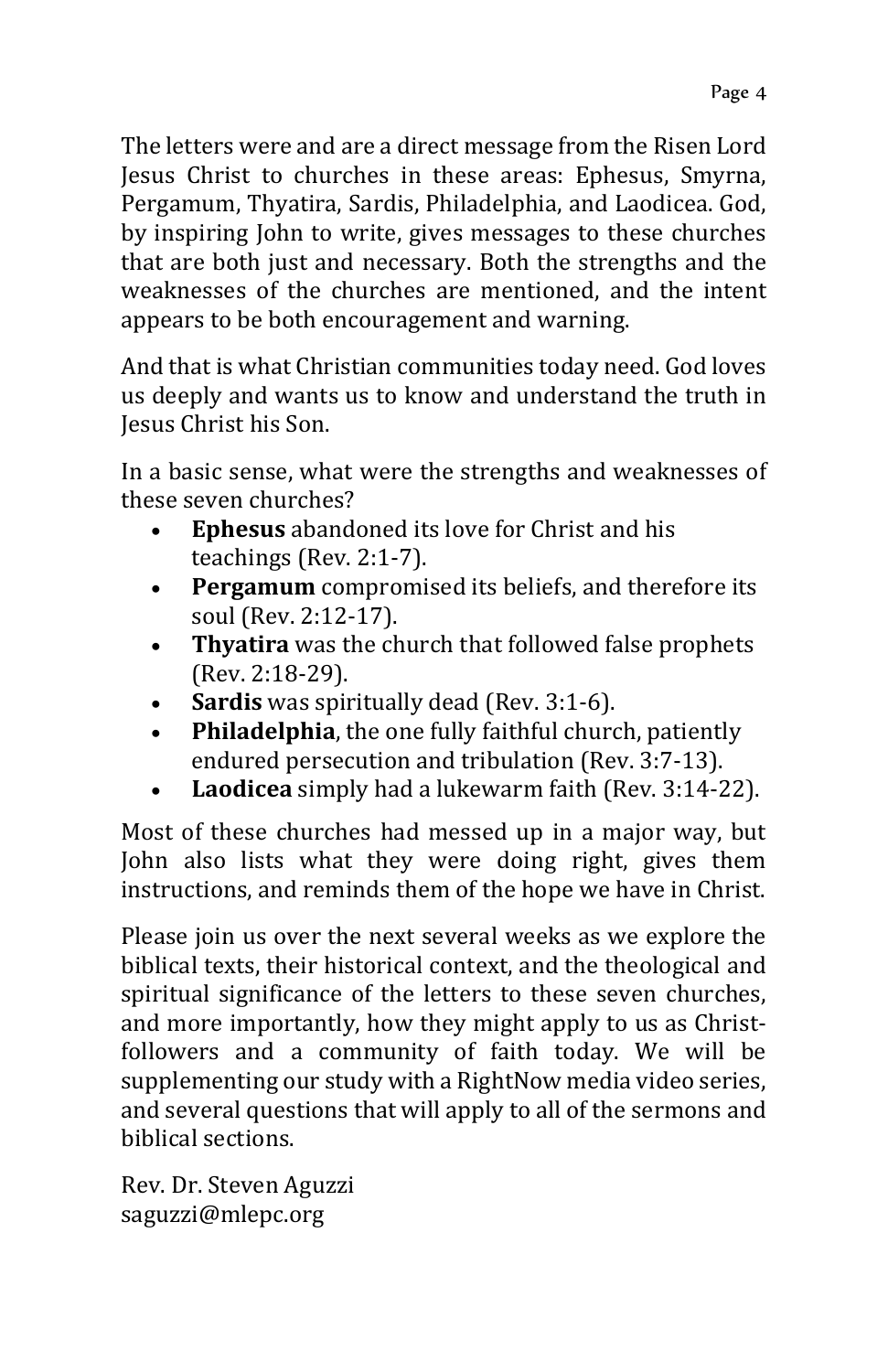## MAY 1 QUESTIONS – WATCH VIDEO #1

Feel free to choose 3-5 questions for your group, depending on how much time you have for discussion.

- 1. What are your initial thoughts in studying the Book of Revelation, and what are some of the stereotypes associated with this book of Scripture?
- 2. With each of the churches of Asia Minor addressed in Revelation, we will have further, more in-depth study. But for now, please read Revelation 1:1-3. According to verses 1-2, what is the purpose of this book? In verse 3, how is the book described and what biblical literary genre is it a part of?
- 3. Please read Revelation 1:4-6. To whom is this part of Revelation addressed? In verse 5, how is Jesus described? According to verse 6, how are we as followers of Jesus described? In general, what do priests do?<sup>1</sup>
- 4. Please read Revelation 1:9-17 and Revelation 4:2 and 5. According to Revelation 1:9, where is John the disciple when he is receiving the visions? Why was he there? Compare and contrast these Bible passages: Exodus 24:9-112, Daniel 7:9, Ezekiel 1:25-28 and Revelation 4:1-11. What are the common themes of these verses? Who exactly is seated on the throne?

 $\overline{a}$ 

<sup>&</sup>lt;sup>1</sup> Clue: priests offer sacrifices to God. In this context, we as followers of Jesus offer the sacrifice of praise, worship, and adoration.

<sup>&</sup>lt;sup>2</sup> Some translations, including a version of the LXX state in Exodus 24:11 that the men of Israel "beheld God, and ate *bread* and drank wine." Why is this significant?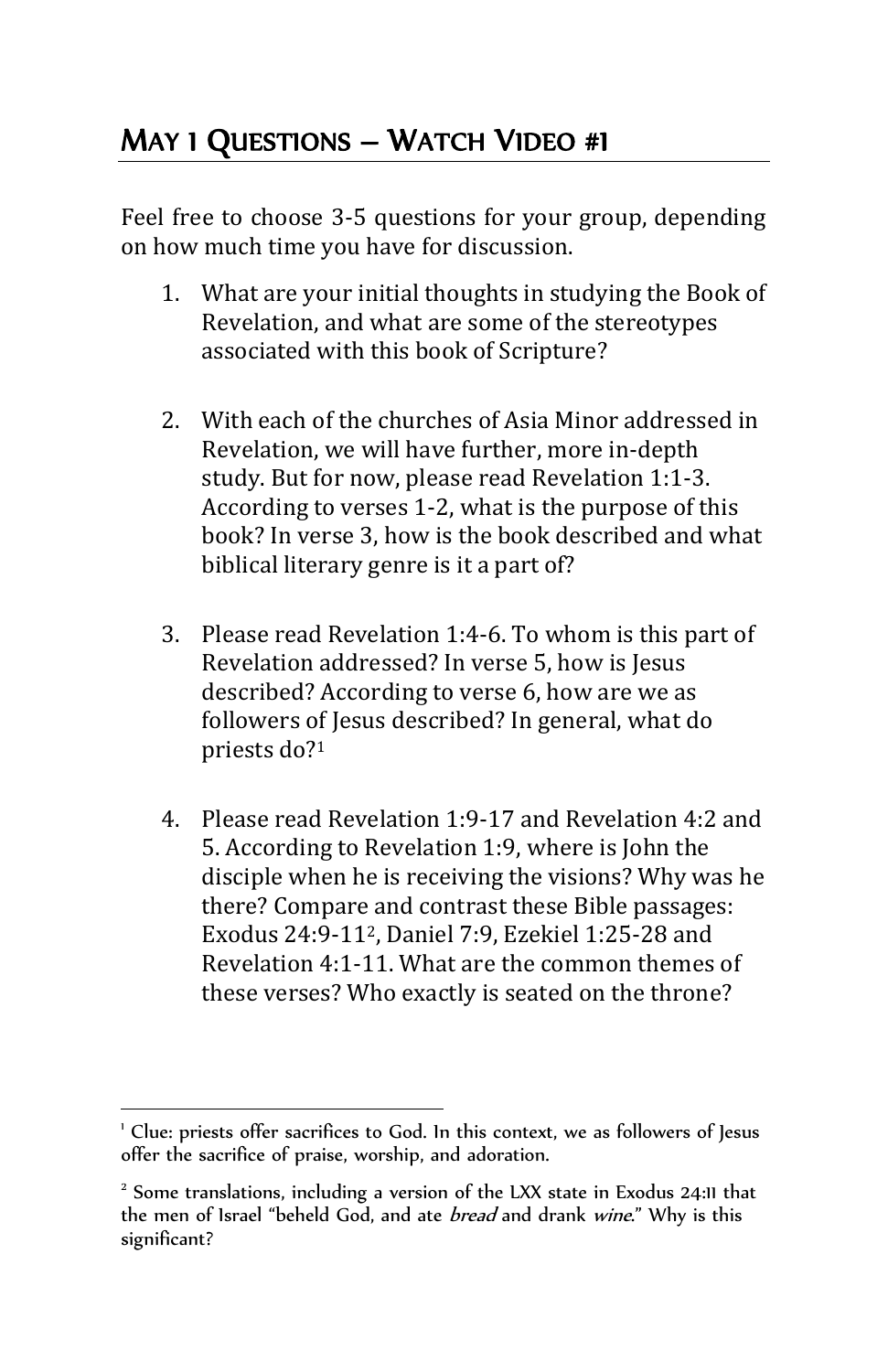In summary, who is the Book of Revelation about, in terms of its central theme?

- 5. Please read Revelation 1:20 and compare it to Matthew 5:15-16. In Revelation 1:13, where is Christ walking? What do the lampstands (and candles) represent in Revelation? What function are churches in general, and Christians specifically, supposed to perform?
- 6. Generally, how is Jesus Christ described in the Book of Revelation so far? How are those who belong to Jesus (his disciples) described in the Book of Revelation so far?
- 7. In preparation for the next study, please read Revelation 2:1-7. Ponder these questions: where was/is Ephesus and when has its church been

l



Ancient Ephesus

mentioned in Scripture before? Read Revelation 2:6. Who were the Nicolaitans and who was Deacon Nicolaites?<sup>3</sup>

<sup>&</sup>lt;sup>3</sup> Some scholars claim that the Nicolaitan heresy was a combination of sexual debauchery (Nicolaites was charged with prostituting out his own wife), and antinomianism, the categorical rejection of the moral law as if grace and faith do not or not supposed to produce obedience, righteous living, and purity of heart and mind. A proper Reformed understanding of the law can be summed up as such: "We are justified by faith alone but not by faith that is alone." This means that salvation is a free gift, but it is not to be seen in contrast with moral restraint. See Sproul, R. C. Essential Truths of the Christian Faith. Wheaton, IL: Tyndale House, 1998, p.191.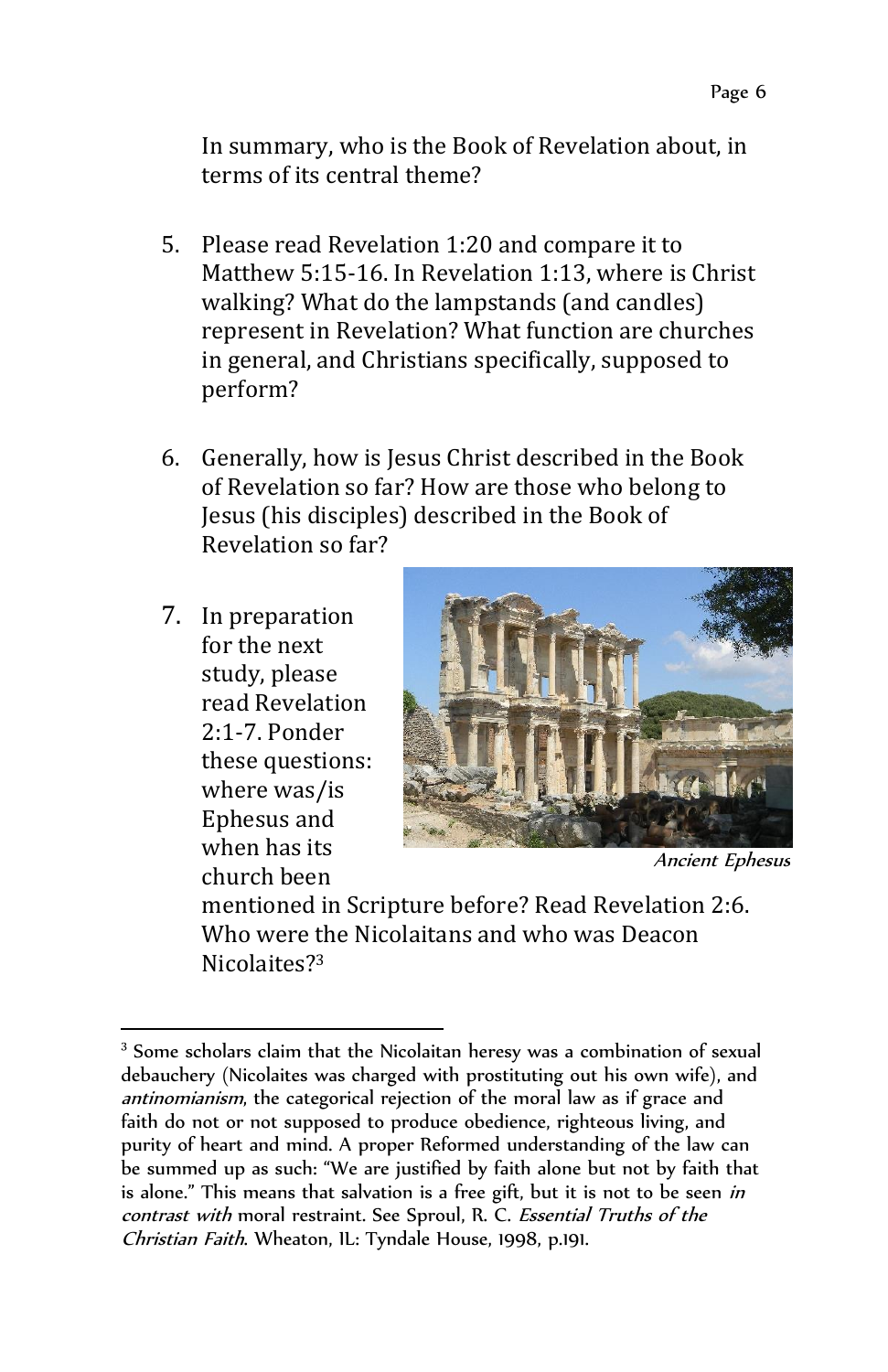## WEEKS 2-8 QUESTIONS

Each of the letters to the churches has the same basic parts: a) an address, b) a description of Jesus, c) a message addressing strengths and weaknesses, d) a command for the future, and e) a promise. We will use the same set of questions for each of the seven churches so we can compare and contrast the messages. Feel free to choose 3-5 questions for your group, depending on how much time you have for discussion.

- 1. Where is the church and what was unique about their setting?
- 2. How is Jesus described at the beginning of the letter?
- 3. What is good about what the church is doing?
- 4. What is bad about what they are doing?
- 5. What does God command them?
- 6. What is promised them?
- 7. How is their situation similar to our community?
- 8. How is their situation different?
- 9. What are some things we need to work on as individuals and as a church?
- 10. Where do you see hope?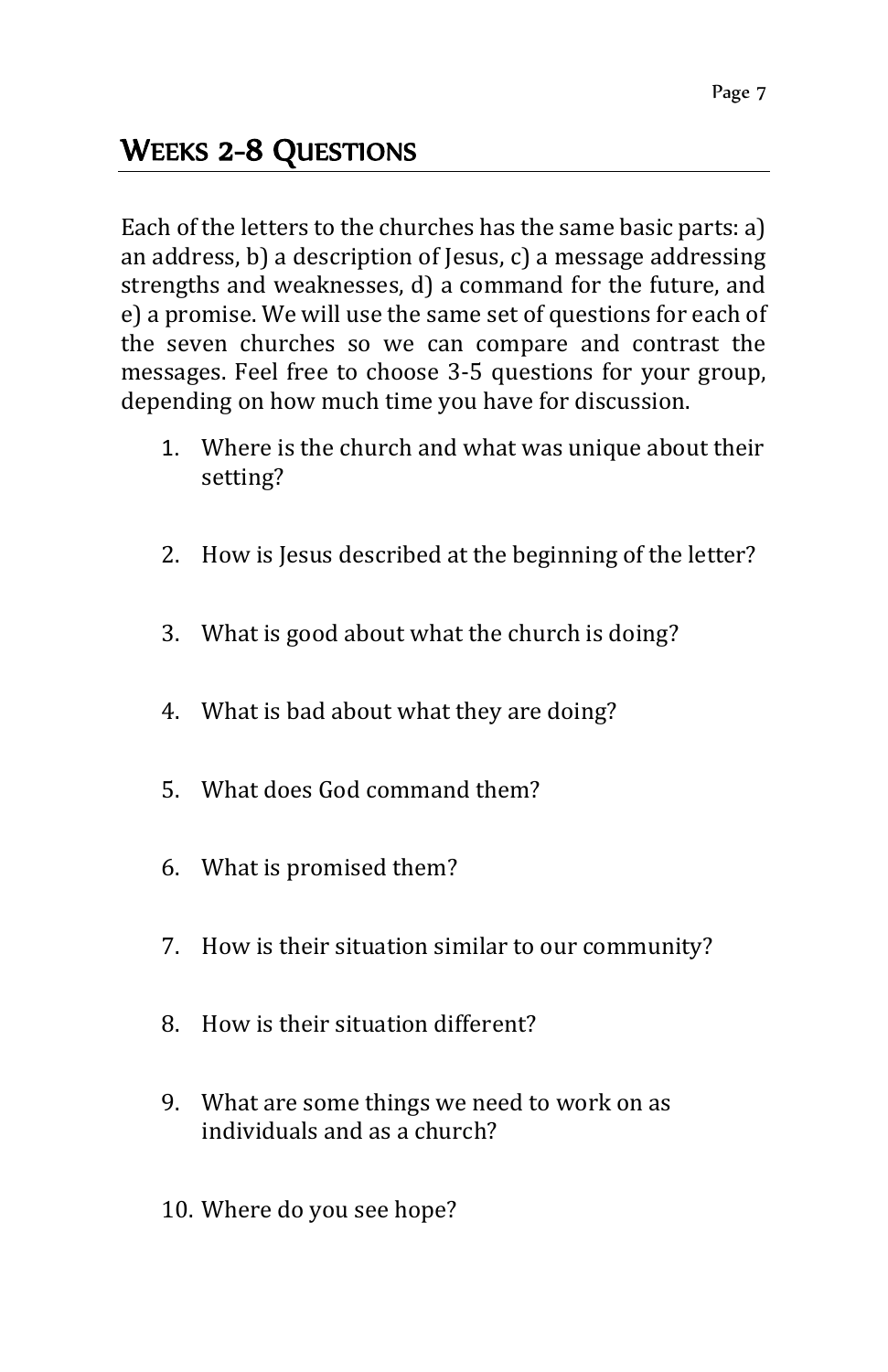

Ancient Laodicea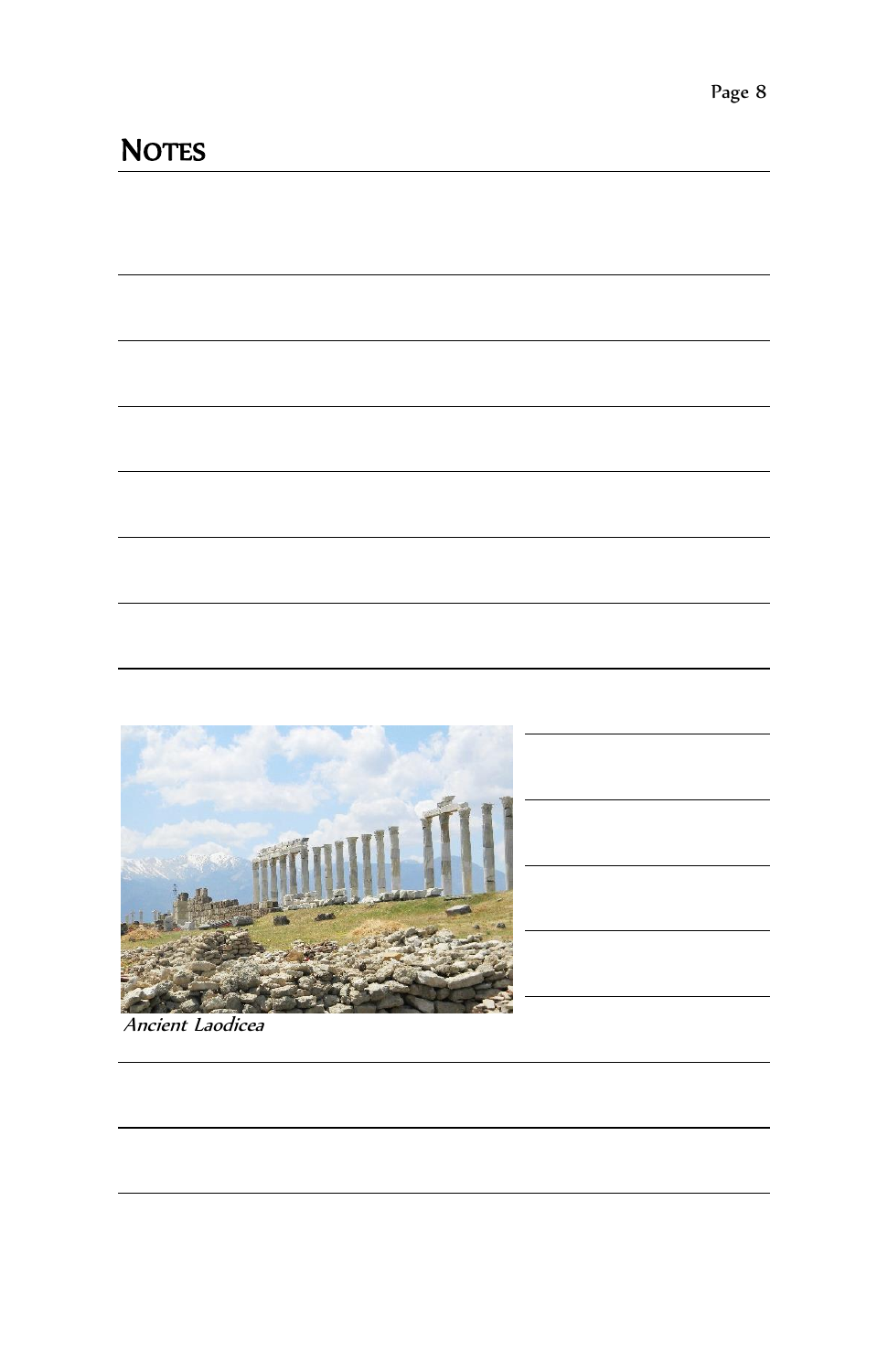

Ancient Pergamum